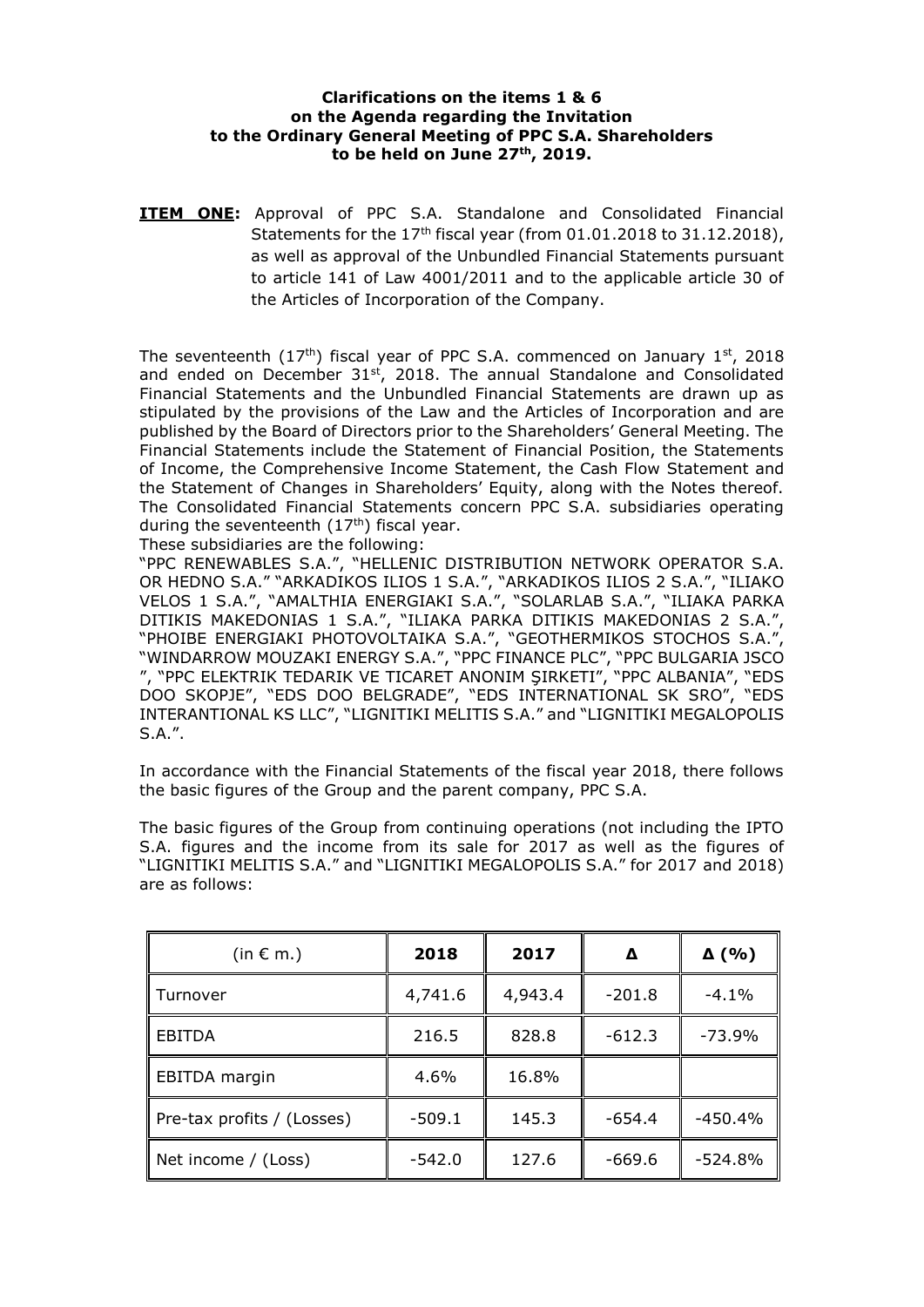The basic figures of the Group from continuing operations (not including the IPTO S.A. figures and the income from its sale for 2017 as well as the figures of "LIGNITIKI MELITIS S.A." and "LIGNITIKI MEGALOPOLIS S.A.", for 2017 and 2018), excluding the one-offs are as follows:

|      | (in $\epsilon$ m.)                                                                 | 2018     | 2017     | Δ        | $\Delta$ (%) |
|------|------------------------------------------------------------------------------------|----------|----------|----------|--------------|
|      | Turnover                                                                           | 4,741.6  | 4,943.4  | $-201.8$ | $-4.1\%$     |
| offs | Provision for personnel's<br>severance payment                                     | $-148.8$ |          |          |              |
| One  | Settlement of the Renewables<br>levy (ETMEAR) for the years<br>2012, 2013 and 2016 | 105.2    |          |          |              |
|      | Revenue from PSOs for the<br>years 2012-2016                                       |          | 359.8    |          |              |
|      | EBITDA (excluding one - offs)                                                      | 260.1    | 469.0    | $-208.9$ | $-44.5%$     |
|      | EBITDA margin                                                                      | 5.5%     | 9.5%     |          |              |
|      | Pre-tax profits / (Losses) (excluding<br>one - offs)                               | $-465.5$ | $-214.5$ | $-251.0$ | 117.0%       |

The basic figures of the Group including the IPTO S.A. figures and the income from its sale for 2017 as well as the figures of "LIGNITIKI MELITIS S.A." and "LIGNITIKI MEGALOPOLIS S.A." for 2017 and 2018 are as follows:

| (in $\epsilon$ m.)         | 2018     | 2017    | Δ          | $\Delta$ (%) |
|----------------------------|----------|---------|------------|--------------|
| Turnover                   | 4,741.9  | 4,967.4 | $-225.5$   | $-4.5%$      |
| <b>EBITDA</b>              | $-94.2$  | 887.3   | $-981.5$   | $-110.6%$    |
| EBITDA margin              | $-2.0%$  | 17.9%   |            |              |
| Pre-tax profits / (Losses) | $-848.8$ | 270.4   | $-1,119.2$ | $-413.9%$    |
| Net income / (Loss)        | $-903.8$ | 237.7   | $-1,141.5$ | $-480.2%$    |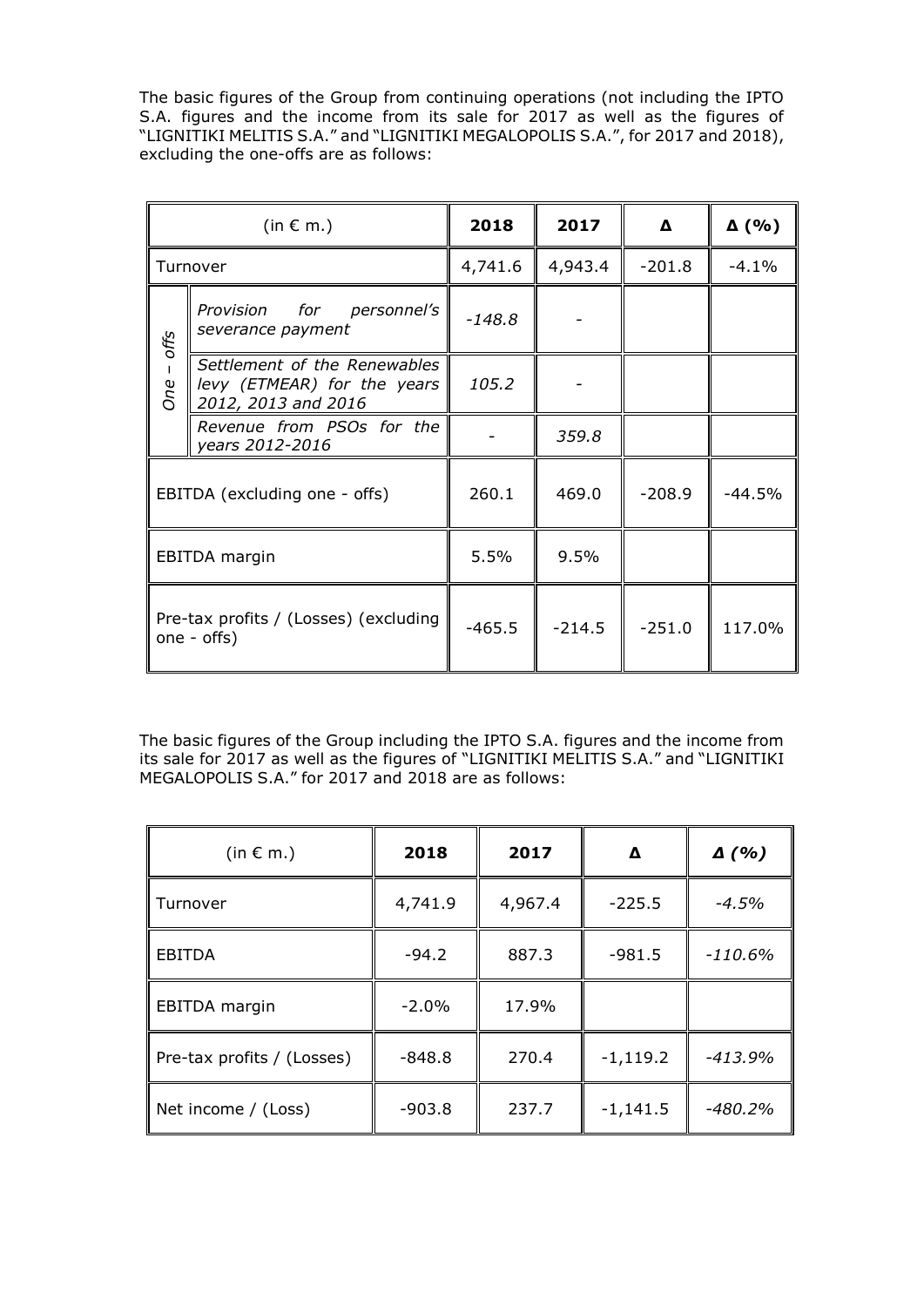The basic figures of the Group including the IPTO S.A. figures and the income from its sale for 2017 as well as the figures of "LIGNITIKI MELITIS S.A." and "LIGNITIKI MEGALOPOLIS S.A." for 2017 and 2018, excluding the one-offs are as follows:

|                     | (in $\epsilon$ m)                                                                                 | 2018     | 2017     | Δ        | $\Delta$ (%) |
|---------------------|---------------------------------------------------------------------------------------------------|----------|----------|----------|--------------|
| Tumover             |                                                                                                   | 4,741.9  | 4,967.4  | $-225.5$ | -4.5%        |
|                     | Provision<br>for<br>personnel's severance<br>payment                                              | $-164.3$ |          |          |              |
| offs<br>$\mathbf I$ | Settlement<br>of __<br>the<br>Renewables<br>levy<br>(ETMEAR) for the years<br>2012, 2013 and 2016 | 105.2    |          |          |              |
| One                 | Revenue from PSOs for<br>the years 2012-2016                                                      |          | 359.8    |          |              |
|                     | Impairment of the<br>value of "Melitis Lignite<br>S.A." and "Megalopolis<br>Lignite S.A."         | $-242.7$ |          |          |              |
|                     | Income from IPTO sale                                                                             |          | 172.2    |          |              |
|                     | EBITDA (excluding one - offs)                                                                     | 207.6    | 527.5    | $-319.9$ | -60.6%       |
|                     | <b>EBITDA</b> margin                                                                              | 4.4%     | 10.6%    |          |              |
|                     | Pre-tax profits / (Losses)<br>(excluding one - offs and the<br>income from IPTO sale)             | $-547.0$ | $-261.6$ | $-285.4$ | 109.1%       |

The basic figures of the Parent Company from continuing operations (not including the IPTO S.A. figures and the income from its sale for 2017 as well as the figures of "LIGNITIKI MELITIS S.A." and "LIGNITIKI MEGALOPOLIS S.A." for 2017 and 2018) are as follows:

| (in $\epsilon$ m)          | 2018     | 2017    | Δ        | $\Delta$ (%) |
|----------------------------|----------|---------|----------|--------------|
| Turnover                   | 4,593.2  | 4,846.6 | $-253.4$ | $-5.2%$      |
| <b>EBITDA</b>              | 219.3    | 769.4   | $-550.1$ | $-71.5%$     |
| EBITDA margin              | 4.8%     | 15.9%   |          |              |
| Pre-tax profits / (Losses) | $-485.3$ | 308.0   | $-793.3$ | $-257.6%$    |
| Net income / (Loss)        | $-529.0$ | 297.6   | $-826.6$ | $-277.8%$    |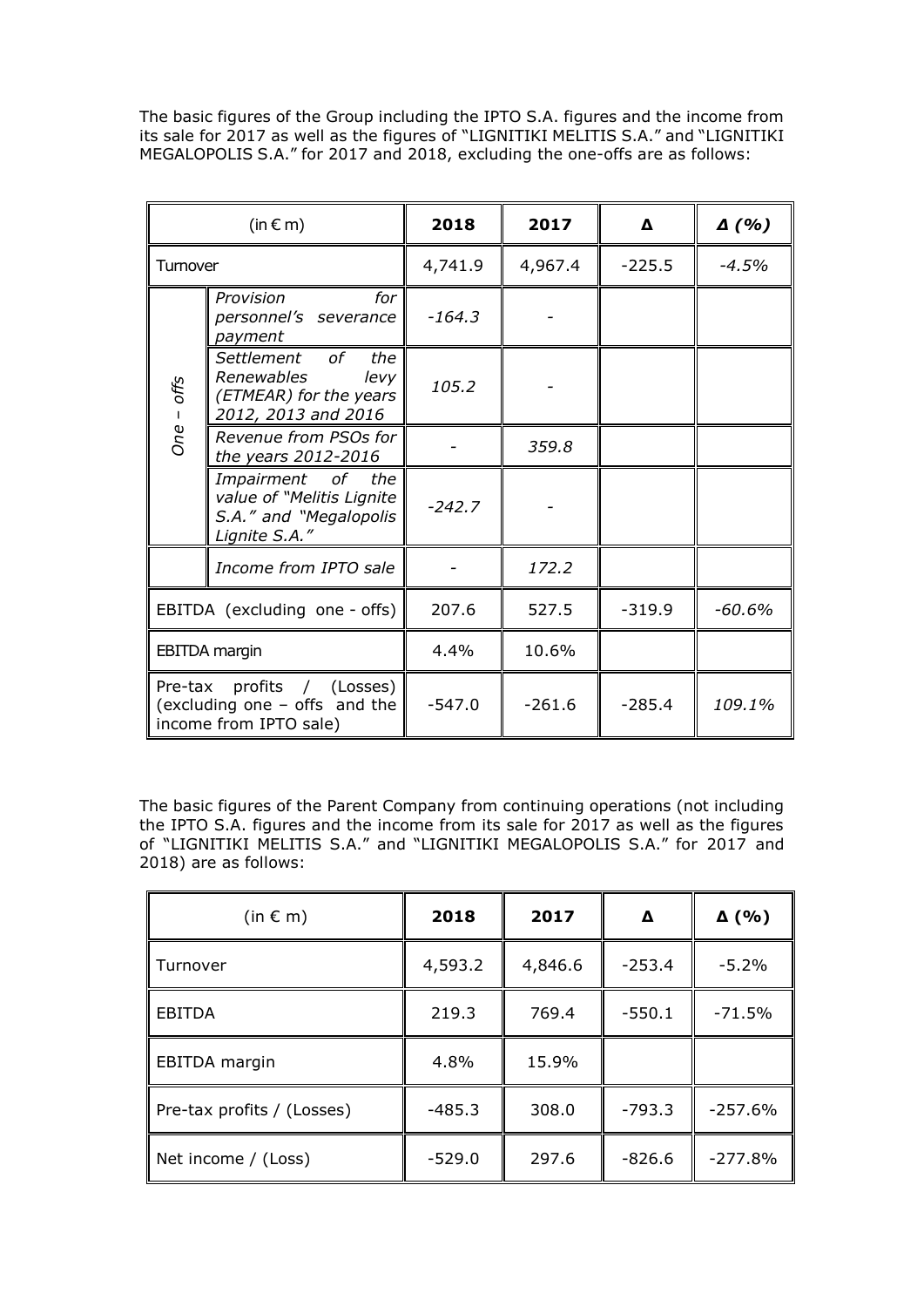The basic figures of the Parent Company from continuing operations (not including the IPTO S.A. figures and the income from its sale for 2017 as well as the figures of "LIGNITIKI MELITIS S.A." and "LIGNITIKI MEGALOPOLIS S.A." for 2017 and 2018) and excluding the one-offs are as follows:

|                             | (in $\epsilon$ m)                                                                        | 2018     | 2017     | Δ        | $\Delta$ (%) |
|-----------------------------|------------------------------------------------------------------------------------------|----------|----------|----------|--------------|
|                             | Turnover                                                                                 | 4,593.2  | 4,846.6  | $-253.4$ | $-5.2%$      |
|                             | Provision for personnel's<br>severance payment                                           | $-90.7$  |          |          |              |
| offs<br>$\mathbf{I}$<br>One | Settlement of the<br>Renewables<br>levy<br>(ETMEAR) for the years<br>2012, 2013 and 2016 | 105.2    |          |          |              |
|                             | Revenue from PSOs for the<br>years 2012-2016                                             |          | 359.8    |          |              |
|                             | EBITDA (excluding one - offs)                                                            | 204.8    | 409.6    | $-204.8$ | $-50.0\%$    |
|                             | EBITDA margin                                                                            | 4.5%     | 8.5%     |          |              |
|                             | Pre-tax profits / (Losses)<br>(excluding one - offs and the<br>income from IPTO sale)    | $-499.8$ | $-250.4$ | $-249.4$ | 99.6%        |

The basic figures of the Parent Company including the IPTO S.A. figures and the income from its sale for 2017 as well as the figures of "LIGNITIKI MELITIS S.A." and "LIGNITIKI MEGALOPOLIS S.A." for 2017 and 2018 are as follows:

| (in $\in$ m)               | 2018     | 2017    | Δ          | $\Delta$ (%) |
|----------------------------|----------|---------|------------|--------------|
| Tumover                    | 4,593.5  | 4,847.0 | $-253.5$   | $-5.2%$      |
| <b>EBITDA</b>              | $-68.8$  | 745.4   | $-814.2$   | $-109.2%$    |
| <b>EBITDA</b> margin       | $-1.5%$  | 15.4%   |            |              |
| Pre-tax profits / (Losses) | $-802.5$ | 223.4   | $-1,025.9$ | $-459.2%$    |
| Net income / (Loss)        | $-874.7$ | 215.9   | $-1,090.6$ | $-505.1%$    |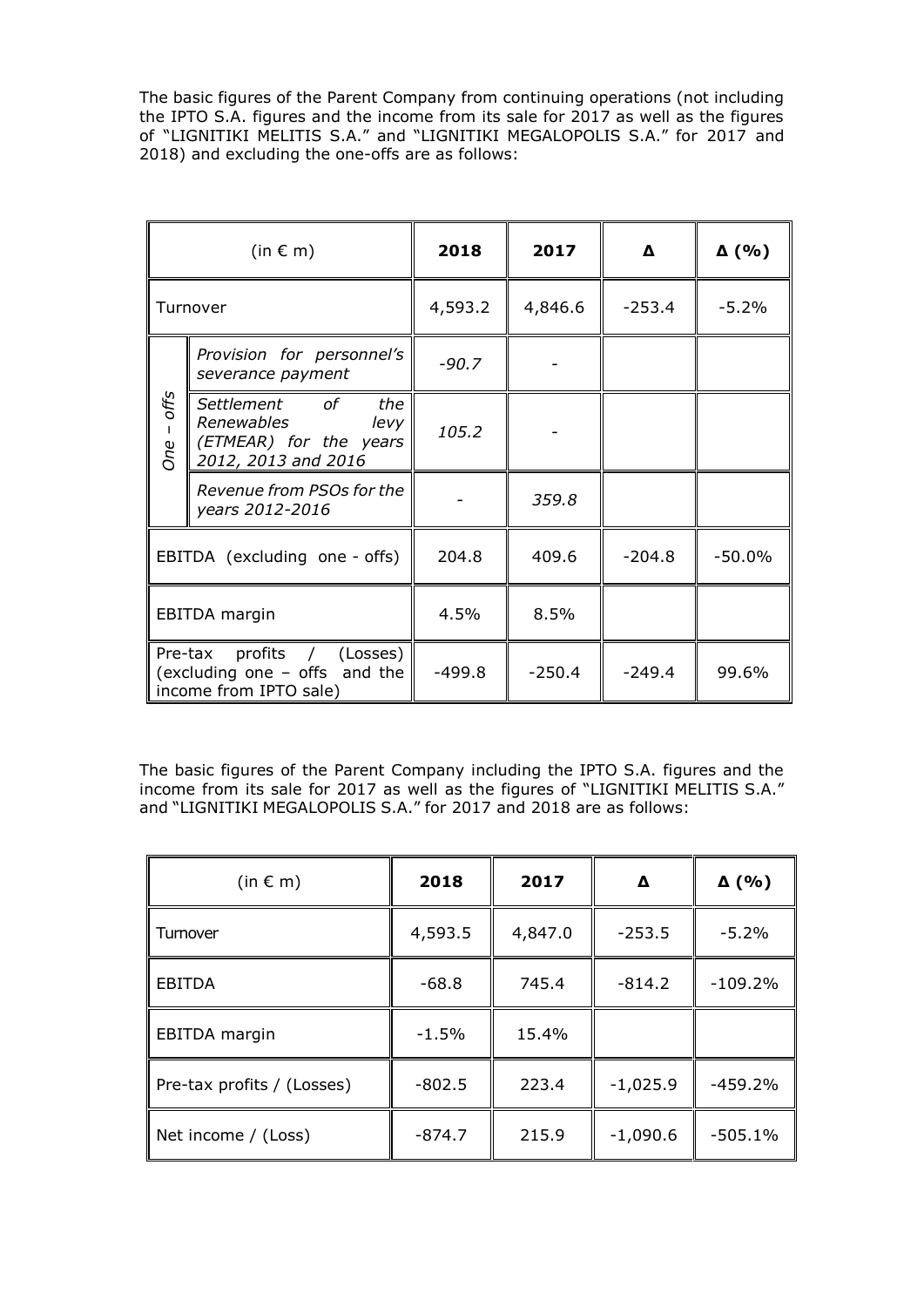The basic figures of the Parent Company including the IPTO S.A. figures and the income from its sale for 2017 as well as the figures of "LIGNITIKI MELITIS S.A." and "LIGNITIKI MEGALOPOLIS S.A." for 2017 and 2018, excluding the one-offs are as follows:

|            | (in $\in$ m)                                                                          | 2018     | 2017     | Δ        | $\Delta$ (%) |
|------------|---------------------------------------------------------------------------------------|----------|----------|----------|--------------|
|            | Turnover                                                                              | 4,593.5  | 4,847.0  | $-253.5$ | $-5.2%$      |
|            | Provision for personnel's<br>severance payment                                        | $-90.7$  |          |          |              |
| One - offs | Settlement of the<br>Renewables levy<br>(ETMEAR) for the years<br>2012, 2013 and 2016 | 105.2    |          |          |              |
|            | Revenue from PSOs for<br>the years 2012-2016                                          |          | 359.8    |          |              |
|            | Income from IPTO sale                                                                 |          | 198.6    |          |              |
|            | EBITDA (excluding one - offs)                                                         | $-83.3$  | 385.6    | $-468.9$ | $-121.6%$    |
|            | EBITDA margin                                                                         | $-1.8%$  | 8.0%     |          |              |
|            | Pre-tax profits / (Losses)<br>(excluding one - offs and the<br>income from IPTO sale) | $-817.0$ | $-335.0$ | $-482.0$ | 143.9%       |

The Financial Statements, the Consolidated Financial Statements, the Unbundled Financial Statements, as well as the Executive Summary of the Board of Directors (BoD) along with the Explanatory Report of the BoD as approved by the Board of Directors at its meeting held on 23.04.2019, are submitted for approval to the Ordinary General Meeting.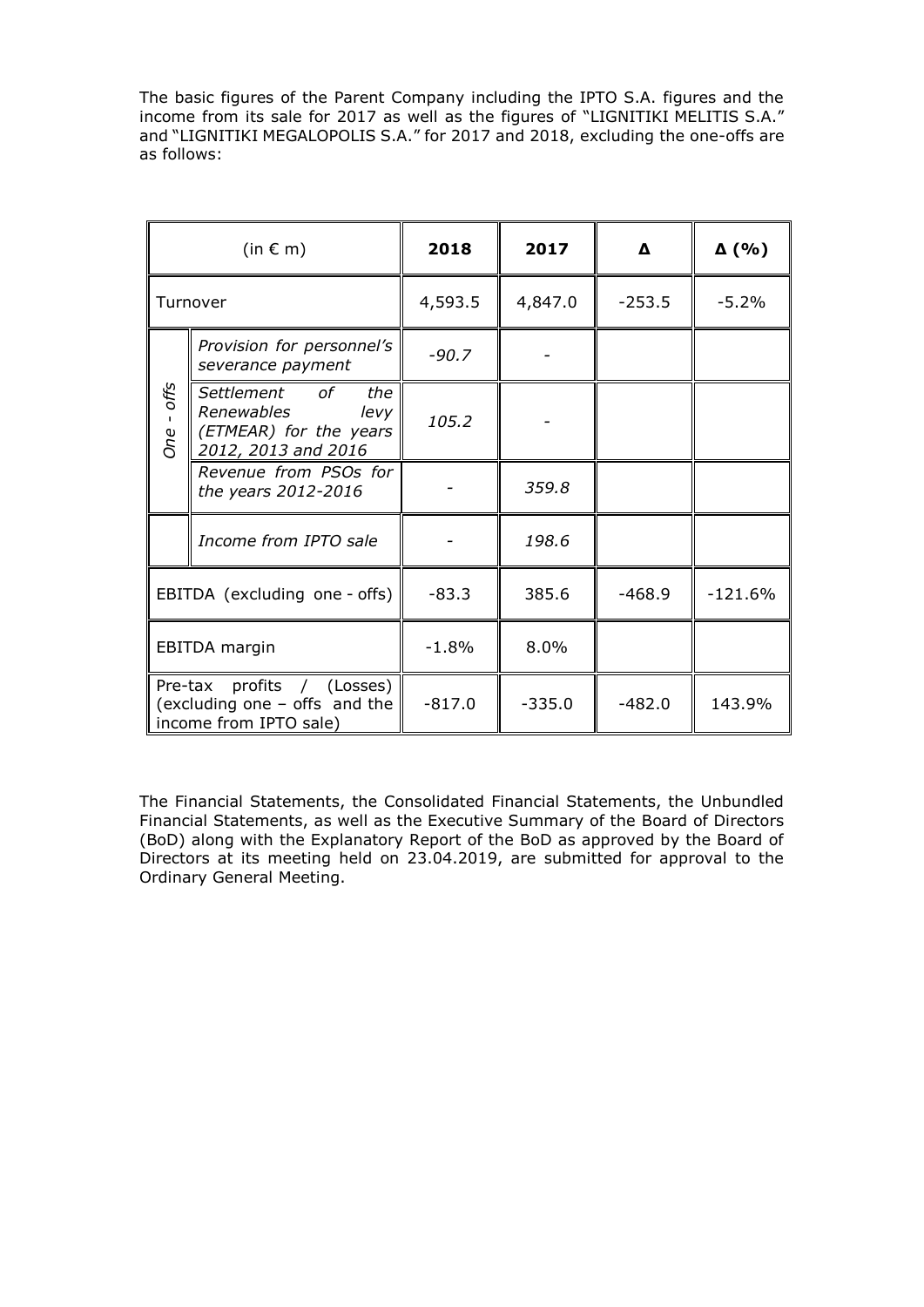## **ITEM SIX:** Information to Shareholders on the activities of the Audit Committee of the Company.

The current Audit Committee (AC) operates according to the provisions of Article 44 of L. 4449/2017. As a permanent committee of the Board of Directors, its purpose is to assist the Board in fulfilling its monitoring responsibility towards the shareholders, the investor community and third parties, regarding the procedures of the preparation of financial reports.

At the Company's Ordinary General Meeting held on 7.6.2018, the members of the Audit Committee were increased by one, namely to four members, after taking into account the extent of the company's activities and focusing on financial reporting matters. Mr. Nikolaos Fragkos, Professor of Actuarial Science at the Athens University of Economics and Business, was elected as the 4<sup>th</sup> member of the Audit Committee. From the beginning of 2018, the Audit Committee is supported by an Audit Committee Secretariat which provides all the necessary assistance.

At the Extraordinary General Meeting of the Company held on 17.12.2018, Mr. G. Venieris, Professor of Accounting at the Athens University of Economics and Business, was elected as Independent Non – Executive Member of the Company's Board of Directors and member of the Audit Committee, due to the ending of the term of office of Mr. P. Alexakis, Independent Non-Executive Member of the Board of Directors, on 17.12.2018. Therefore, on 31.12.2018 the Audit Committee consisted of Mr. G. Andriotis (Vice-Chairman of the Board – Independent Non-Executive Member of the Board), Mr. Ch. Papageorgiou (Independent Non-Executive Member of the Board), Mr. Nikolaos Fragkos (Independent nonmember of the Board) and Mr. G. Venieris (Independent Non-Executive Member of the Board).

Within the context of the effective functioning of the Internal Audit System of PPC S.A., the Audit Committee has met with the Internal Audit Department, the Compliance Director, the Risk Management, Planning & Control Department and the Accounting Department, since they all jointly contribute to the effective audit of the Company. Said meetings were organized in order to discuss all matters of common interest, which are crucial for the prompt and effective management of the company's risks, and determine the framework for regular exchange of information and holding of meetings with the aforementioned Departments.

Within the scope of the Audit Committee competences, 22 meetings were held in 2018, during which minutes were kept. Those meetings concerned mainly per category (Internal or External Audit) the following:

## **A. External Audit / Financial Reporting Procedure**

In 2018 the AC submitted a recommendation to the Board of Directors concerning the selection of a chartered auditors-accountants firm, following a low cost tender procedure for the statutory audit of the company for the fiscal year 2018.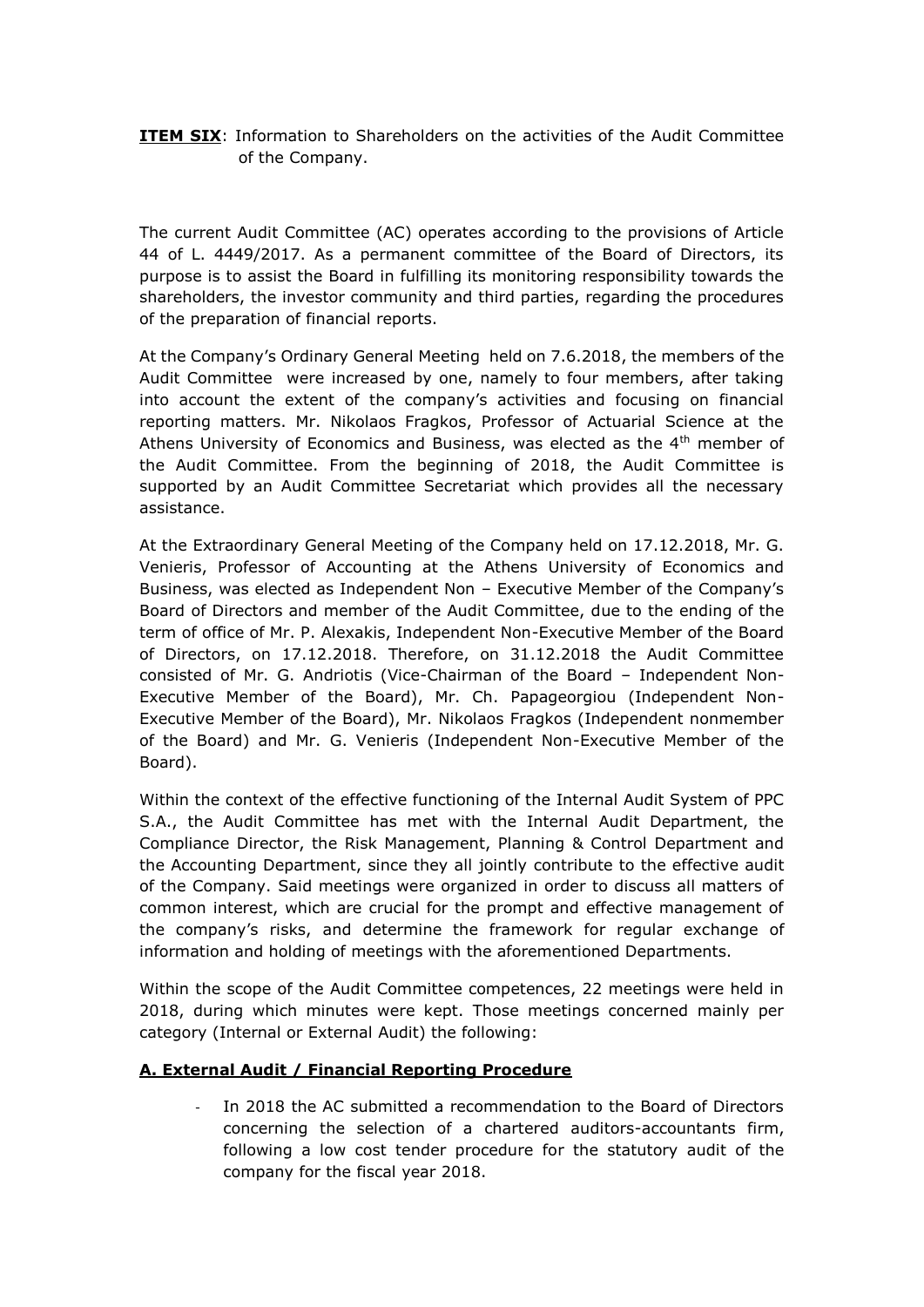In order to proceed to the above recommendation, the Audit Committee verified the existence of the required as per Law independence of the chartered auditors-accountants firm and of the audit team in relation to PPC S.A. and its subsidiaries, and has not identified any deviations from the standing provisions.

Furthermore, the Audit Committee proceeded to the following actions:

- The monitoring of the financial reporting procedure and of the progress of the statutory audit of the standalone and the consolidated financial statements of the Company, for the fiscal 2017.
- The review of the standalone and the consolidated financial statements of the Company for the first semester of the year 2018 by the Chartered Auditors-Accountants.
- The meetings with the Chartered Auditors-Accountants on matters pertaining to the audit of the standalone and of the consolidated financial statements of the Company.
- The monitoring of the procedure of drawing up internally the Q1 and 9m standalone and consolidated financial statements of the Company for the year 2018, as well as of the Company's basic operational and financial figures, which were published for the corresponding time periods.
- Its briefing on the amount of the guarantee letters which were issued and remained in effect in the second semester of the year 2017 and the first semester of 2018.

## **B. Internal Audit System/Regulatory Compliance/ Risk Management**

- The Audit Committee reviewed issues concerning the functioning of the Internal Audit Department (IAD), as well as the auditing activity of the IAD in critical areas of audit interest, namely the monitoring of Contracts execution, the management of inventories, the operation of Sales Offices of the Supply Business Unit and the security of the company's Information Technology Systems, taking cognizance of the results and findings on the audits conducted by the IAD.
- Following the presentation of the findings which resulted from the internal audits performed by the IAD, as well as the issues raised by the Chartered Auditors Accountants, the Audit Committee held meetings with the competent Divisions and Business Units in order to discuss all major findings, focusing on ways to handle them and on corrective actions. The IAD monitors the progress of these corrective actions and briefs accordingly the Audit Committee and the Board of Directors of the company.
- With the coordination and support of the Compliance Director, the need to comply with the new General Data Protection Regulation (''GDPR"), which took effect on May 25, 2018, was addressed.